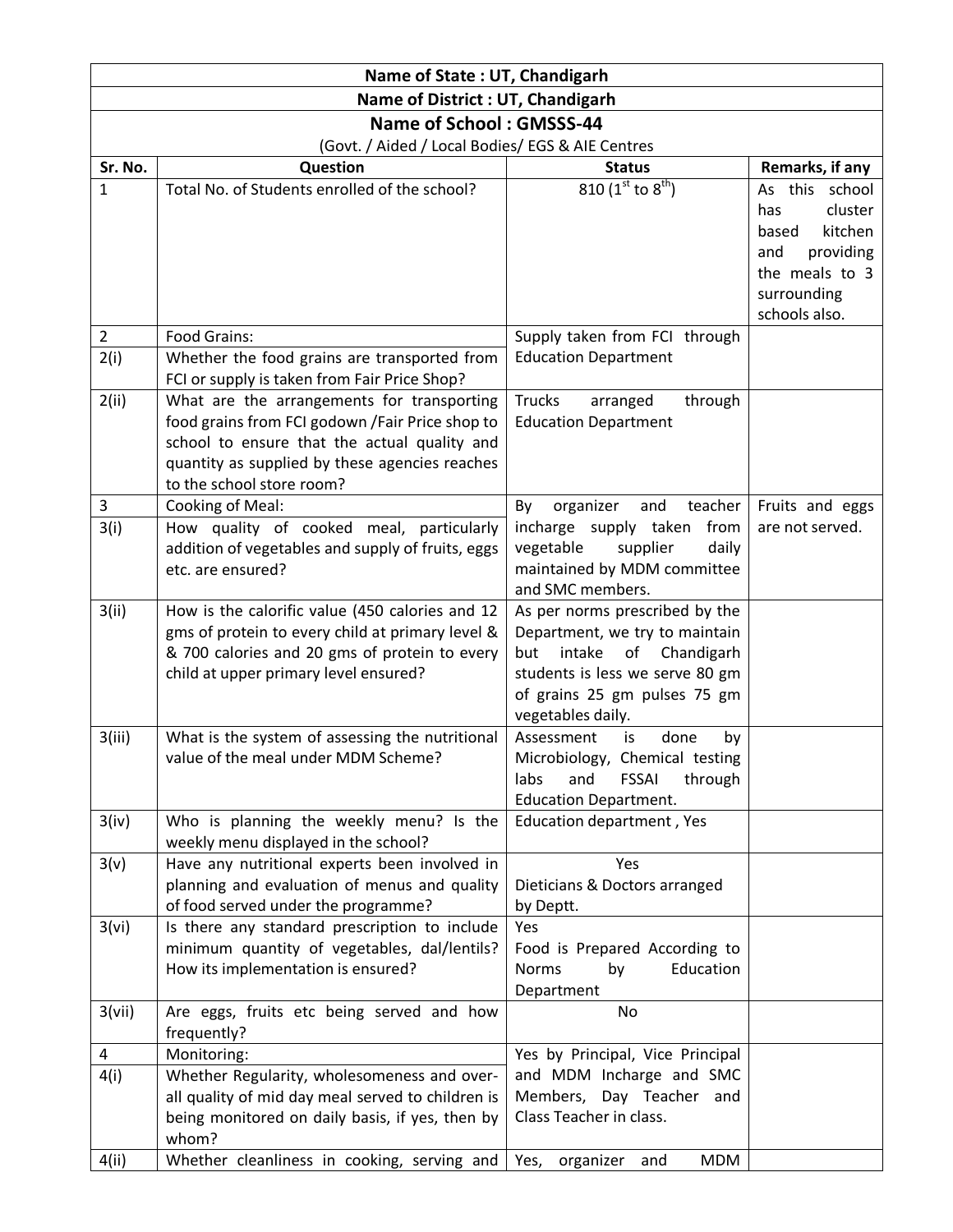|         | consumption of mid-day meal is being                                                        | incharge and Cook-cum-helpers                             |  |
|---------|---------------------------------------------------------------------------------------------|-----------------------------------------------------------|--|
|         | monitored on daily basis, if yes then by whom?                                              | (Mothers of students)                                     |  |
| 4(iii)  | Whether timely procurement of Ingredients,                                                  | Yes                                                       |  |
|         | fuel etc of good quality is monitored on weekly                                             |                                                           |  |
|         | basis?                                                                                      |                                                           |  |
| 4(iv)   | Whether quantity of raw food material (each                                                 | Yes                                                       |  |
|         | item) taken out for cooking is recorded in                                                  |                                                           |  |
|         | register on daily basis under signature of a                                                |                                                           |  |
|         | designated monitoring person?<br>Whether raw material is inspected daily before             | Yes                                                       |  |
| 4(v)    | being put to use for cooking? Whether any                                                   |                                                           |  |
|         | register entry is maintained on daily basis                                                 |                                                           |  |
|         | under signature of a designated monitoring                                                  |                                                           |  |
|         | person?                                                                                     |                                                           |  |
| 5       | Infrastructure: Kitchen-cum-store / Storage                                                 | Yes,<br>Constructed<br>the<br>by                          |  |
|         | Bins / Utensils / water / Fuel                                                              | Education Department. As per                              |  |
| 5(i)    | Whether school / Centre has pucca kitchen-                                                  | norms (40*55ft 2200sq. ft                                 |  |
|         | cum-store as per specification of para 4.2 r/w                                              | 204.6 sq.m.)                                              |  |
|         | Ann.9? If yes then give size and other details of                                           |                                                           |  |
|         | kitchen and store, both separately.                                                         |                                                           |  |
|         |                                                                                             |                                                           |  |
| 5(ii)   | Whether cooked food is procured from a                                                      | No, Cooked in our school based                            |  |
|         | centralized kitchen? If yes, then give the                                                  | kitchen for own school &                                  |  |
|         | distance of the centralized kitchen from the                                                | surrounding school                                        |  |
|         | school. How much time it takes for the cooked                                               |                                                           |  |
|         | food to reach the school and whether it comes                                               |                                                           |  |
|         |                                                                                             |                                                           |  |
|         | hot, in good and eatable condition?                                                         |                                                           |  |
| 5(iii)  | What measures, if any, are being adopted to                                                 | N.A                                                       |  |
|         | test and ensure quality and quantity of food in                                             |                                                           |  |
|         | case food is procured from a centralized<br>kitchen?                                        |                                                           |  |
| 5(iv)   | Whether school / Centre has Storage Bins? If                                                | Iron sheet drums-2 (5 quintal                             |  |
|         | yes, give number, size and nature of Bins.                                                  | each)                                                     |  |
|         |                                                                                             | Trunk box medium size-1                                   |  |
|         |                                                                                             | steel-drums-4                                             |  |
| 5(v)    | Whether the school / Centre has Cooking                                                     | 2 patila size no.-68 (with Lid)                           |  |
|         | Utensils? If yes, give their number and size.                                               | 2 Big Karahi (Iron)                                       |  |
|         |                                                                                             | 4 Cooker 60 Ltr.Each                                      |  |
|         |                                                                                             | 6 Cooker 22 Ltr. (Hawkins)                                |  |
|         |                                                                                             | 2 patila size no.-64 (with Lid)                           |  |
|         |                                                                                             | 7 patila size no.-50 (with Lid)                           |  |
|         |                                                                                             | 2 patila size no.-40 (with Lid)                           |  |
| 5(vi)   | Whether the school / Centre has Utensils for                                                | Children bring their own Tiffin's.                        |  |
|         | children to have food (plate, glass, bowl, spoon,                                           | However plates and spoons are                             |  |
|         | one each per child)                                                                         | provided to those students who<br>fail to bring Tiffin's. |  |
| 5(vii)  | Whether the school Centre has functional hand                                               | Yes, 18 taps Liquid Soap is used                          |  |
|         | wash facility / counters with soap? If yes, give                                            | for washing hands                                         |  |
|         | their number                                                                                |                                                           |  |
| 5(viii) | Whether the school / centre has proper                                                      | Yes                                                       |  |
|         | arrangement for pure drinking water?                                                        |                                                           |  |
| 5(ix)   | school/centre<br>Whether<br>the<br>has<br>proper<br>arrangement for clean water for washing | Yes                                                       |  |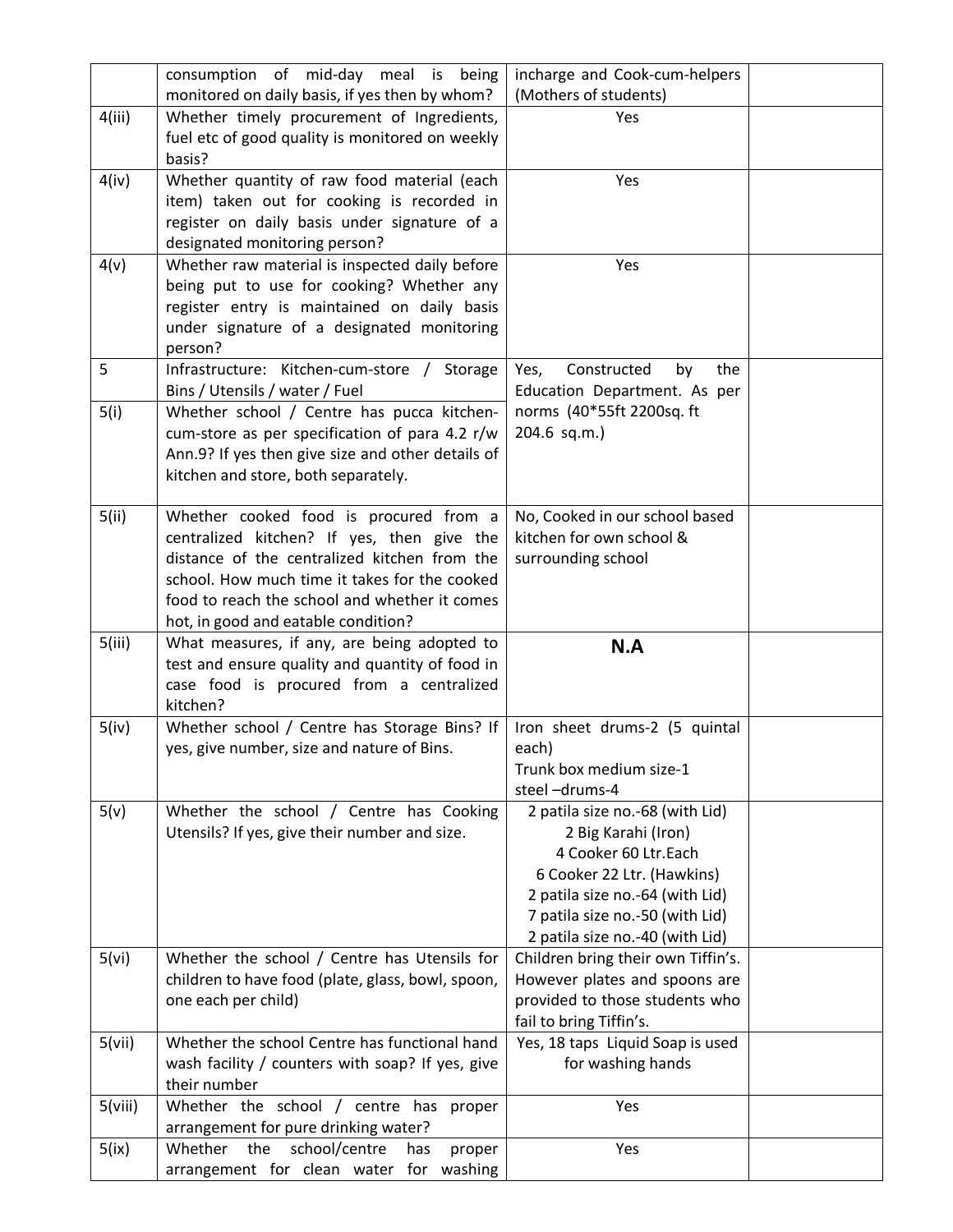|                | vegetables, pulses, grains and cleaning used<br>utensils?                                     |                                |                              |
|----------------|-----------------------------------------------------------------------------------------------|--------------------------------|------------------------------|
| 5(x)           | Whether the school / centre has a suitable and                                                | Food served in the class room  |                              |
|                | child friendly eating place, say a dining room or                                             | only                           |                              |
|                | veranda? If yes, give its size and other details                                              |                                |                              |
|                | for arrangements for light and air.                                                           |                                |                              |
| 5(xi)          | Nature of fuel being used (gas bases, smokeless                                               | LPG bases                      |                              |
|                | chullhas, traditional method of firewood,                                                     |                                |                              |
|                | kerosene, etc)                                                                                |                                |                              |
| 5(xii)         | Reason for not using gas bases cooking and                                                    | N.A                            |                              |
|                | proposal to convert.                                                                          |                                |                              |
| 6              | Infrastructure: Capacity Building:                                                            | Through training programs and  |                              |
| 6(i)           | Details of Plan to train Teachers and organizers                                              | Meeting by Edu. Department at  |                              |
|                | / cooks/ helpers?                                                                             | CIHM sector-42 and Through     |                              |
|                |                                                                                               | Cascade plan                   |                              |
| 6(iii)         | Are VECs (Village Education Committees),                                                      | Yes, SMC's.                    |                              |
|                | SMCs(Steering and Monitoring Committee),                                                      | Most of the Mothers are        |                              |
|                | MTAs (Mothers-Teachers Association), etc                                                      | working as Cook-cum-helper     |                              |
|                | oriented for effective implementation through                                                 |                                |                              |
|                | their close supervision?                                                                      |                                |                              |
| $\overline{7}$ | Role of Teachers                                                                              | As Per guidelines given by the |                              |
| 7(i)           | Details of orienting Teachers regarding their                                                 | Education<br>Department from   |                              |
|                | role in the Scheme?                                                                           | time to time.                  |                              |
|                |                                                                                               | Supervision of Raw and Cooked  |                              |
|                |                                                                                               | Food and maintain Hygiene and  |                              |
|                |                                                                                               | cleanliness                    |                              |
| 7(ii)          | Has a training module been developed in 20                                                    |                                | <b>SMC</b><br><b>Members</b> |
|                | days in-service training for teachers under SSA                                               |                                | have<br>been                 |
|                | (Sarva Siksha Abhiyaan)? Details of Teacher                                                   |                                | under<br>trained             |
|                | training conducted in this regard.                                                            |                                | <b>SSA</b><br>in             |
|                |                                                                                               |                                | November-                    |
|                |                                                                                               |                                | December 2016.               |
| 7(iii)         | Whether teachers are using the scheme to                                                      |                                |                              |
|                | educate children about hygiene, discipline,                                                   | Yes                            |                              |
|                | social equity, conservation of water, etc                                                     |                                |                              |
| 8              | Cooks:                                                                                        | No. of Cook =1                 |                              |
| 8(i)           | Who is cooking the meal? (Please give breakup)<br>Cooks/helpers                               | Cook cum Helpers =15           |                              |
|                | engaged<br>by<br>the<br>(i)<br>Department/village Panchayat                                   |                                |                              |
|                | (ii) Self-Help Groups                                                                         |                                |                              |
|                | (iii) NGOs                                                                                    |                                |                              |
|                | (iv) Mothers Groups                                                                           |                                |                              |
|                |                                                                                               |                                |                              |
| 8(ii)          | (v)                                                                                           |                                |                              |
|                | Any other                                                                                     |                                |                              |
|                | Where NGOs are involved, it may be specified<br>whether their selection is in accordance with | No                             |                              |
|                |                                                                                               |                                |                              |
| 8(iii)         | the guidelines of MDM Scheme.<br>Total No. of Organizers, cooks & helpers:                    | Organizer $-1$                 |                              |
|                |                                                                                               | Cook-1                         |                              |
|                |                                                                                               | Cook cum Helpers-15            |                              |
| 8(iv)          | Are cooks/helpers given training (atleast 15                                                  | Yes, Some of the Helpers have  |                              |
|                | days) on cleanliness, personal hygiene, cleaning                                              | been trained by CIHM-42 and    |                              |
|                | of cooking area, cleaning and washing of food                                                 | rest of them trained by the    |                              |